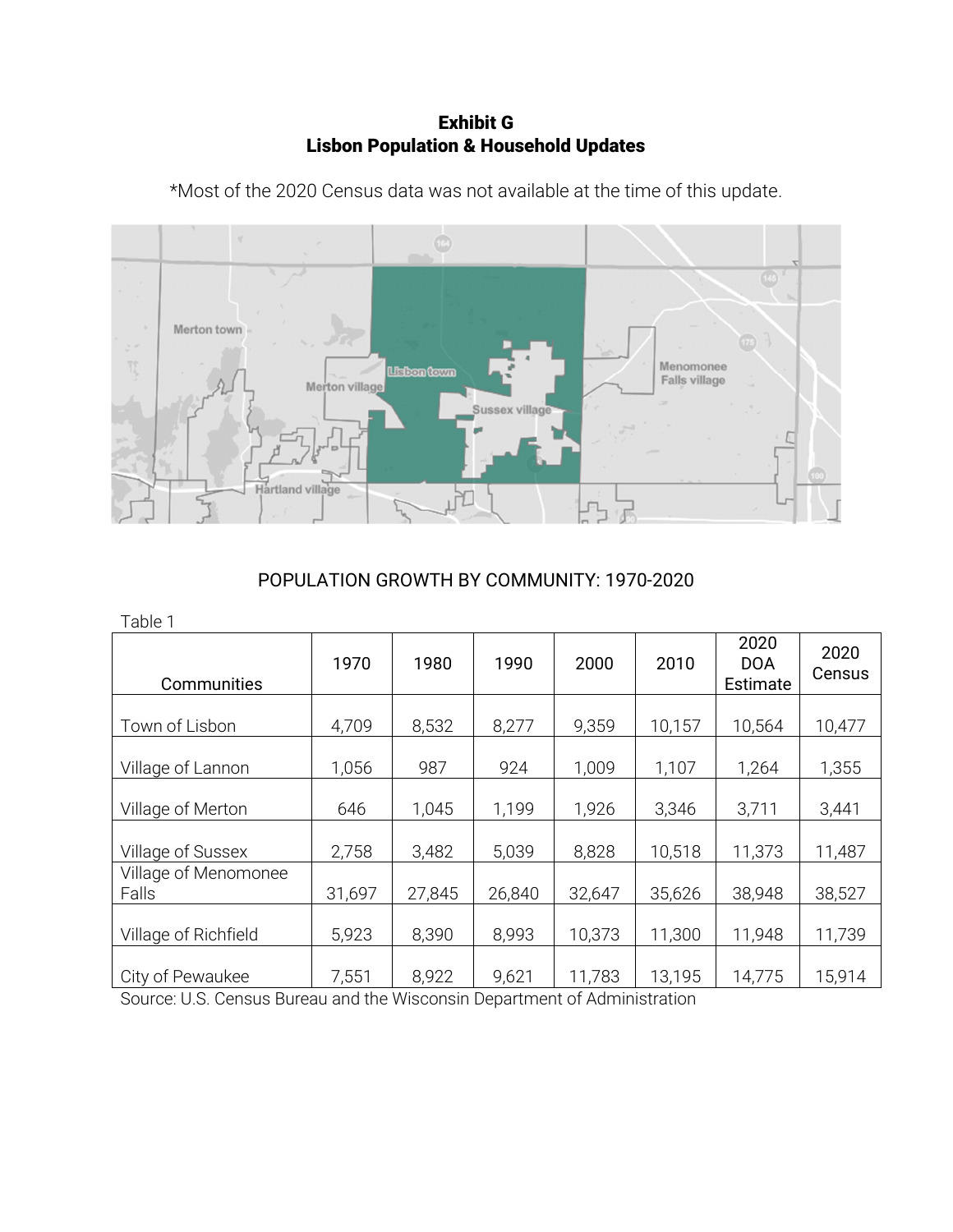The population data used in the Town of Lisbon's 2009 Comprehensive Master Plan came from the 2000 Census. The Town of Lisbon grew approximately 8.53% from 2000 to 2010, and approximately 11.94% from 2000 to 2020.

| Place Type and | 2010   | 2015       | 2020       | 2025       | 2030       | 2035       | 2040       |
|----------------|--------|------------|------------|------------|------------|------------|------------|
| Name           | Census | Projection | Projection | Projection | Projection | Projection | Projection |
|                |        |            |            |            |            |            |            |
| T Lisbon       | 10,157 | 10,230     | 10,820     | 11,340     | 11,790     | 11,960     | 11,920     |
|                |        |            |            |            |            |            |            |
| V Lannon       | 1,107  | 1,100      | 1,150      | 1,195      | 1,235      | 1,240      | 1,225      |
|                |        |            |            |            |            |            |            |
| V Merton       | 3,346  | 3,485      | 3,825      | 4,145      | 4,450      | 4,645      | 4,750      |
|                |        |            |            |            |            |            |            |
| V Sussex       | 10,518 | 10,820     | 11,830     | 12,780     | 13,670     | 14,230     | 14,510     |
| V Menomonee    |        |            |            |            |            |            |            |
| Falls          | 35,626 | 35,820     | 37,970     | 39,840     | 41,510     | 42,160     | 42,060     |
|                |        |            |            |            |            |            |            |
| T Richfield    | 11,300 | 11,490     | 12,220     | 12,860     | 13,400     | 13,580     | 13,540     |
|                |        |            |            |            |            |            |            |
| C Pewaukee     | 13,195 | 13,930     | 15,310     | 16,590     | 17,800     | 18,580     | 19,010     |

# POPULATION PROJECTIONS BY COMMUNITY: 2010-2040

Source: Wisconsin Department of Administration

These projections are from 2013 and based on 2010 Census data. These are provided as a placeholder. Eventually, the Department of Administration will prepare new projections based on the 2020 Census data.

### HOUSEHOLD PROJECTIONS BY COMMUNITY: 2010-2040

| Place Type and Name | 2010<br>Census | 2015<br>Projection | 2020<br>Projection | 2025<br>Projection | 2030<br>Projection | 2035<br>Projection | 2040<br>Projection |
|---------------------|----------------|--------------------|--------------------|--------------------|--------------------|--------------------|--------------------|
| T Lisbon            | 3,174          | 3,850              | 4,132              | 4,385              | 4,603              | 4,705              | 4,722              |
| V Lannon            | 479            | 490                | 520                | 547                | 571                | 577                | 574                |
| V Merton            | 1,020          | 1,094              | 1,218              | 1,136              | 1,448              | 1,523              | 1,569              |
| V Sussex            | 4,039          | 4,277              | 4,744              | 5,190              | 5,605              | 5,879              | 6,036              |
| V Menomonee Falls   | 14,567         | 14,802             | 16,203             | 17,214             | 18,104             | 18,516             | 18,585             |
| V Richfield         | 4,170          | 4,343              | 4,671              | 4,973              | 5,234              | 5,357              | 5,374              |
| C Pewaukee          | 5,410          | 5,875              | 6,550              | 7,186              | 7,782              | 8,178              | 8,416              |

Source: Wisconsin Department of Administration